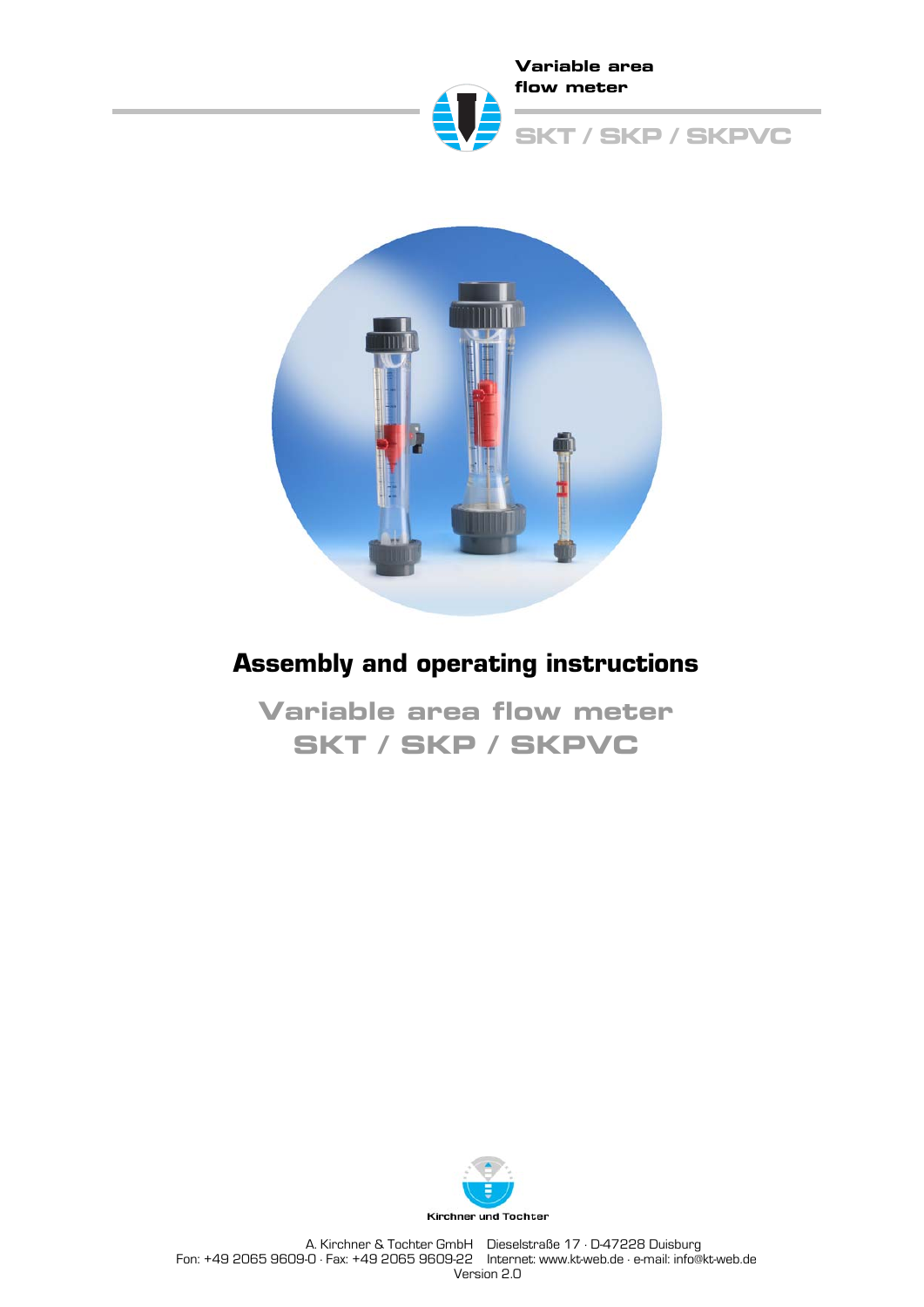

## Contents

| $\mathbf 1$     | 1.1.                         |                                                              |  |
|-----------------|------------------------------|--------------------------------------------------------------|--|
| 2.              | 2.1.<br>2.2.<br>2.3.<br>2.4. |                                                              |  |
|                 | 2.5.<br>2.6.                 |                                                              |  |
| З.              |                              |                                                              |  |
| 4.              | 4.1.<br>4.2.                 |                                                              |  |
| 5.              |                              |                                                              |  |
| 6.              |                              |                                                              |  |
| 7 <sup>1</sup>  |                              |                                                              |  |
| 8.              | 8.1.                         |                                                              |  |
| 9.              | 9.1.                         |                                                              |  |
| 10 <sub>1</sub> | 10.1.<br>10.2.<br>10.3.      | Limit switches Z 40 und Z 42 for flow meter SKT/SKP/SKPVC 12 |  |

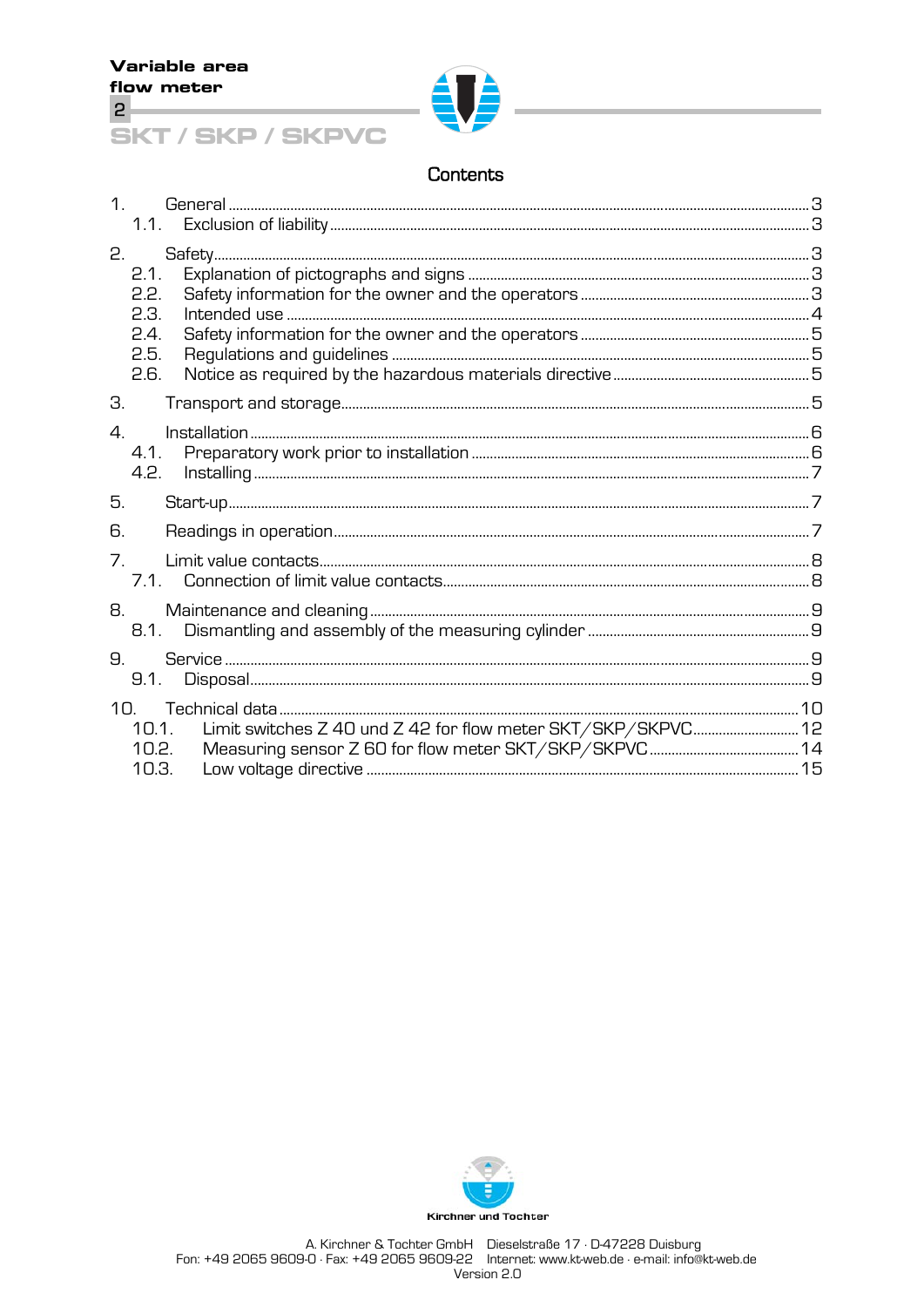

# 1. General

These assembly and operating instructions apply to variable area flow meter, type SKT, SKP and SKPVC.

All information contained in these operating instructions on assembly, operation, repairs and maintenance has to be observed and adhered to.

The operating instructions form an integral part of the sprinkler measuring orifice; they have to be kept at a suitable location in the vicinity of the place of application and must be accessible for the operators.

In case of interaction of different plant components, the operating instructions of those also have to be observed.

## 1.1. Exclusion of liability

Kirchner und Tochter will not accept any liability for damage or disruptions caused by operating errors, non-observance of this assembly and operating instructions, inexpert execution of assembly and repair work or by the improper use of the variable flow meter.

# 2. Safety

# 2.1. Explanation of pictographs and signs



Pictograph on work safety

This pictograph can be found at all hints on work safety in these assembly and operating instructions pointing out hazards for life and limb of persons.

Further, this pictograph highlights safety hints in these operating instructions that point to regulations, guidelines or operating sequences that must be observed without fail. Non-observance may result in damage to or a destruction of the variable area flow meter and/or other parts of the installation.

# 2.2. Safety information for the owner and the operators

These assembly and operating instructions contain important information to be observed on the assembly, the operation, on repairs and maintenance of the sprinkler measuring orifice. Each person charged with the assembly, the operation, repairs and maintenance must have read and understood these operation instructions.

Non-observance of these assembly and operating instructions, or inexpertly conducted assembly and repair work may result in disruptions of the sprinkler system. As a consequence, man or animal may be at risk or material assets may be damaged.

Hazards by electric energy or released media energy must be prevented.

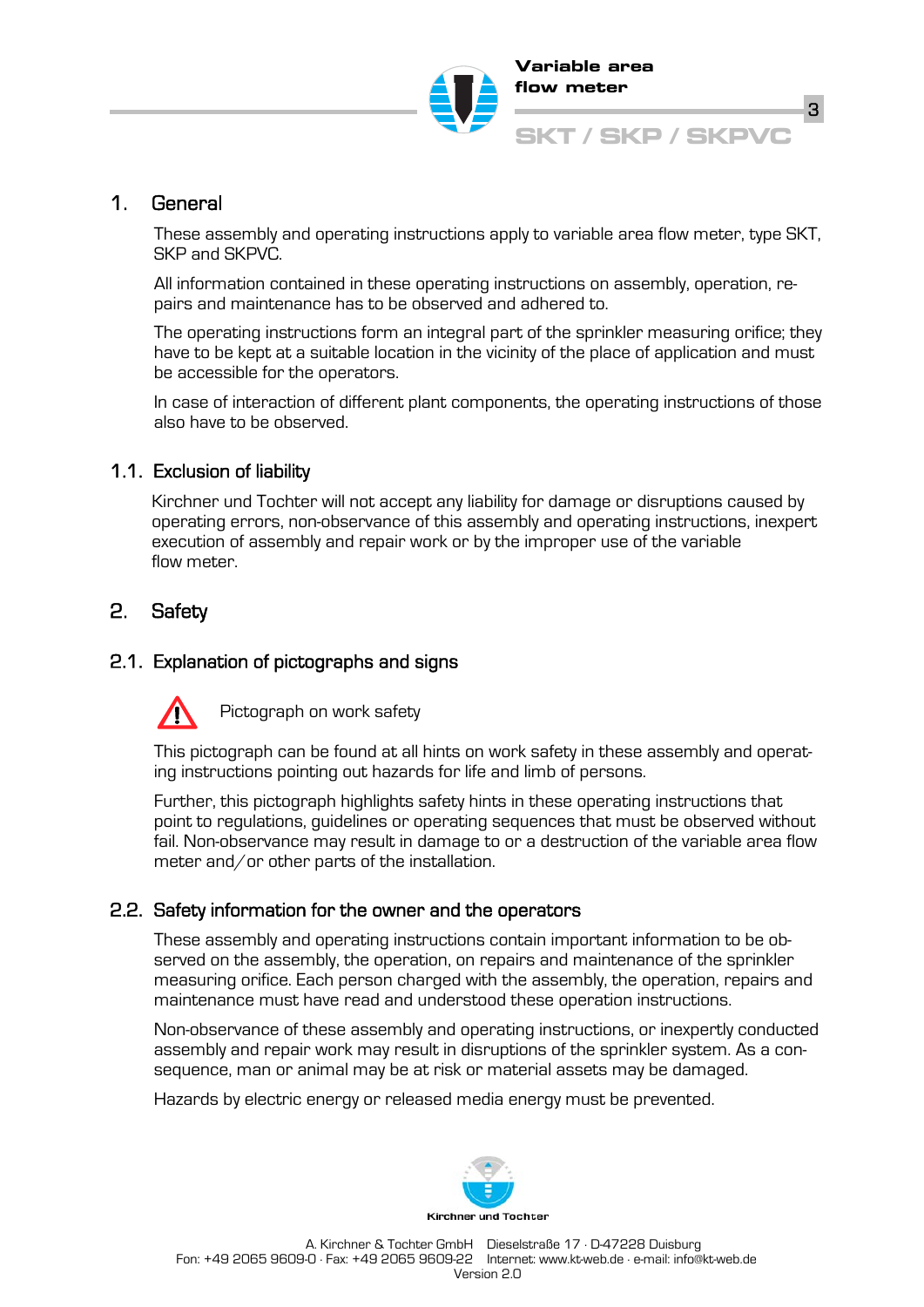### 2.3. Intended use

Series SKT, SKP and SKPVC devices are variable area flow meters for liquids and gases, and are designed for installation in vertical pipe runs. Installation in the pipeline may only be carried out in accordance with these Instructions.

Select the version of the variable area flow meter on the basis of the pipe diameter at the installation location of the device. The limit values for the device are specified in Chapter 10 and must be complied with.

Any modifications or other changes made to the device may be carried out solely by Kirchner und Tochter. Installation in horizontal pipe runs is possible by using appropriately constructed pipe bends.

The direction of flow must always be from bottom to top. Details pertaining to the fluid product and the operating conditions are noted on the measuring glass.

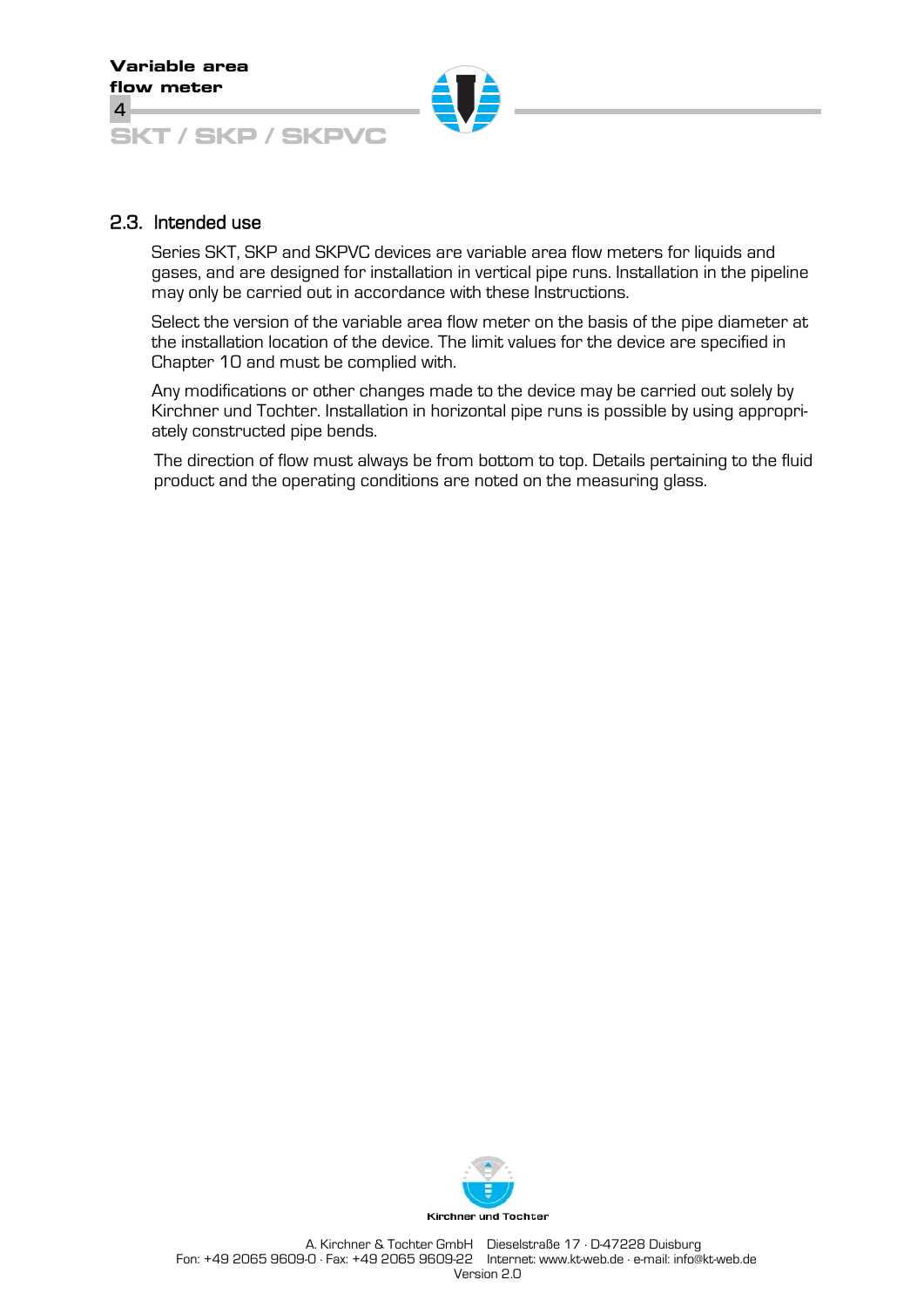

## 2.4. Safety information for the owner and the operators

The personnel charged with the assembly, the operation, repairs and maintenance must be qualified to fulfill the respective tasks and must have been trained and instructed with regards to the task in question.

## 2.5. Regulations and guidelines

Apart from the information contained in these assembly and operating instructions, the regulations, guidelines and standards such as DIN EN, as well as the DVGW and VdS guidelines in case of branch-oriented applications must be observed; the same is true for the regulations on the prevention of accidents valid in the destination country.

## 2.6. Notice as required by the hazardous materials directive

In accordance with the law concerning handling of waste (critical waste) and the hazardous materials directive (general duty to protect), we would point out that all flow monitors returned to Kirchner und Tochter for repair are required to be free from any and all hazardous substances (alkaline solutions, acids, solvents, etc.).



Make sure that devices are thoroughly rinsed out to neutralize hazardous substances.

# 3. Transport and storage

Always use the original packing for transport, handling and storage. Protect the device against rough handling, impact, jolts, etc.

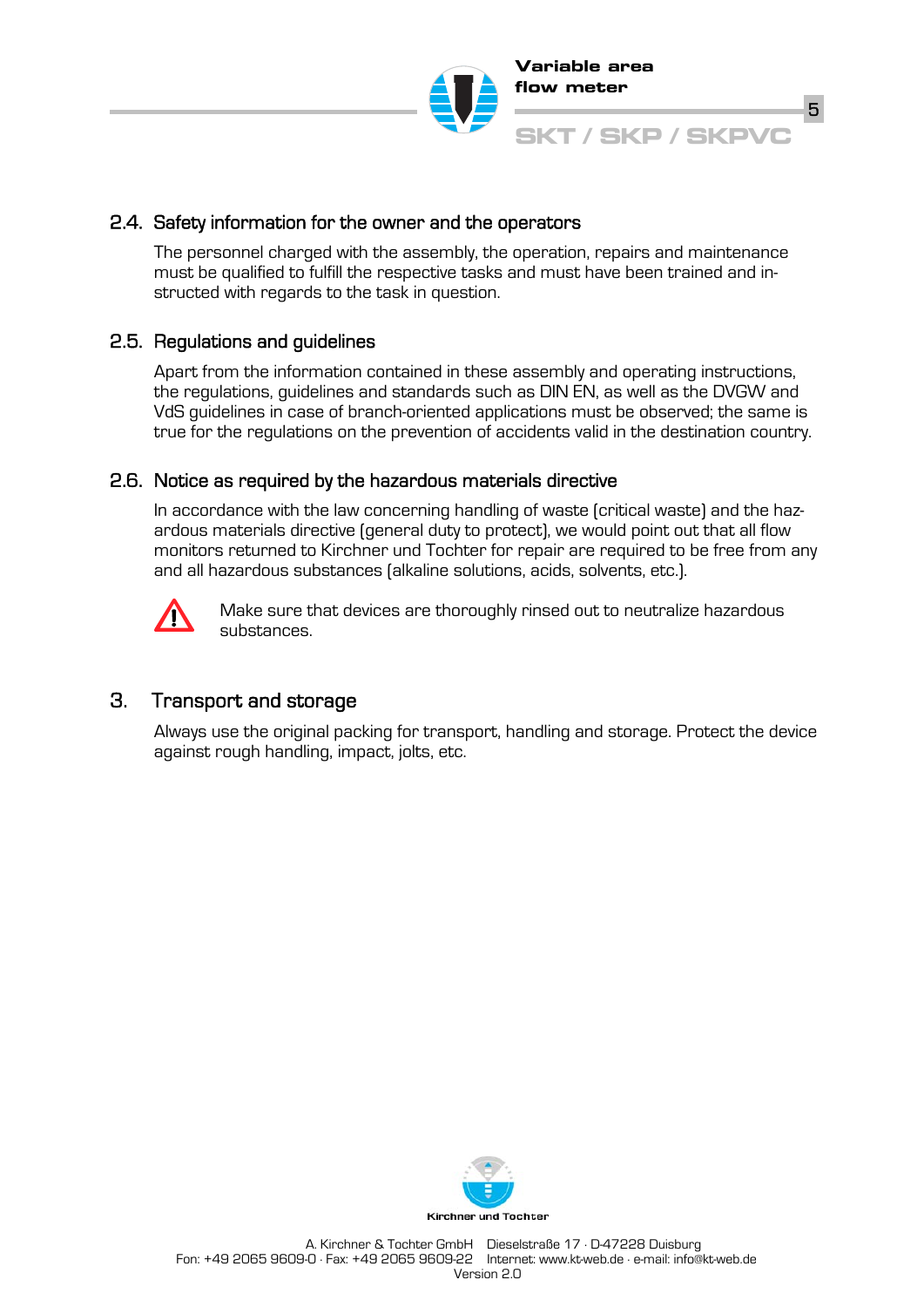# 4. Installation

### 4.1. Preparatory work prior to installation

Preparing the installation location:

- 1. Check the pipe run at the installation location. VA flow meters are only suitable for vertical installation with the direction of flow being from bottom to top. For all other installation situations appropriate pipe bends need to be fitted in the existing pipeline to ensure vertical flow through the device from below. The region of steady flow should be 4 - 6x DN upstream and downstream of the installation location. Particularly in the case of gaseous media, locate control equipment downstream of the measuring device.
- 2. If necessary, support the ends of the pipeline to prevent vibration from being transmitted to the flow meter.
- 3. Clean by blowing out or flushing the pipes leading to the device before connecting up.
- 4. Prepare the installation point before starting to fit the flow meter. Make sure sealing faces are correctly spaced apart and in true alignment.
- 5. On no account the VA flow meter should be used to pull the ends of the pipeline together (stress-free installation!). Do not tighten union nuts excessively.

Preparation of the flow meter:

- 1. Take the device out of the transport packaging.
- 2. Open the variable flow meter and remove the the transportation safety net.
- 3. Check that the float can move freely in the flow meter.
- 4. Have ready sealings and sealing material (such as hemp). They do not belong to the scope of delivery.

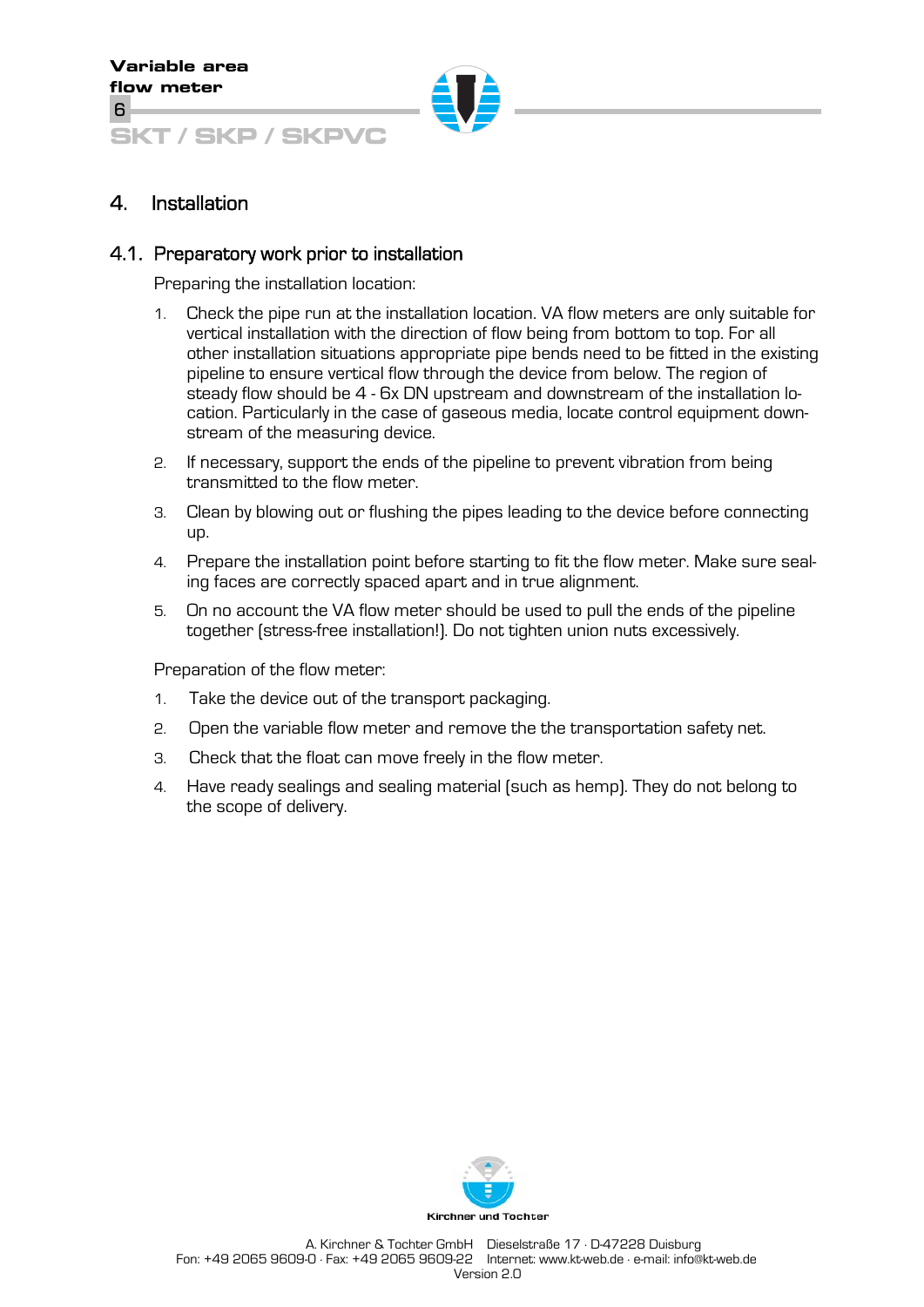

# 4.2. Installing

- 1. Remove the insert and the union nuts from the device.
- 2. Slide the union nuts over the pipe ends at the installation location.
- 3. Fit the inserts on to the pipe ends.
- 4. Slide the device at both ends in the installation location.
- 5. Screw the union nuts to the measuring cylinder and tighten down so that the device is mounted without stresses in the pipeline.

## 5. Start-up

The flow meter must have been properly installed before it is started up.

- 1. Test all device connections.
- 2. To set the flow: pressurize the pipelines by slowly opening the shut-off valves. On liquid service: carefully evacuate the pipeline.
- 3. Check that all components are leak-tight and, if necessary, tighten down threaded joints and screw connections.

## 6. Readings in operation

The flow value is read off from the scale on the glass cone at the top edge of the float. The measured-value readings are only correct when the operating condition at the measuring point (flowing medium, operating pressure and temperature) corresponds to the values marked on the measuring cylinder. If operating conditions should differ, the measured value must be corrected with the aid of the general float equation, which you will find in our technical documents.

You can also do the recalculation with the help of our conversion program given on our home page: www.kt-web.de, Section "Physical Basics".

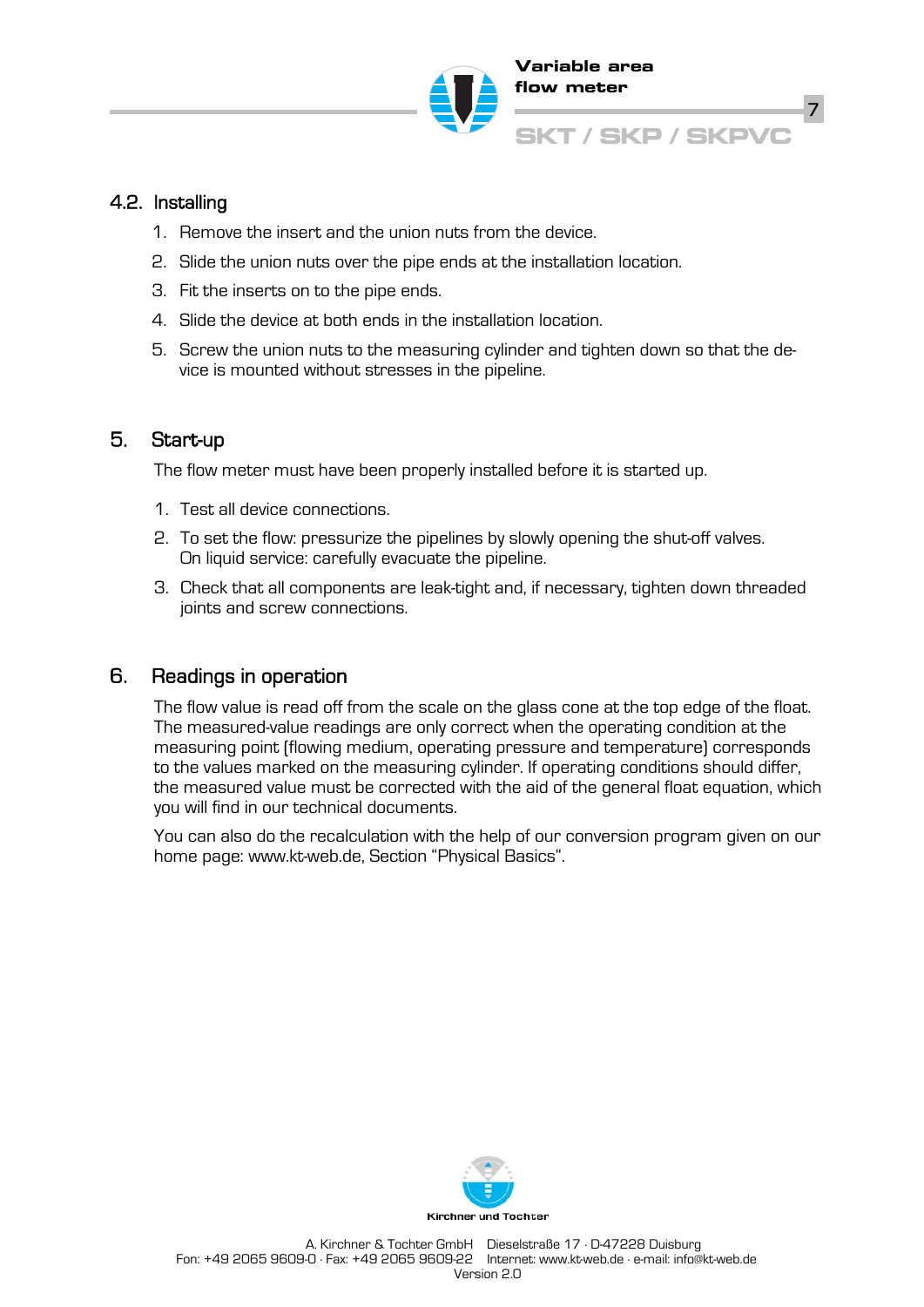# 7. Limit value contacts

The flow meter can be equipped with limit value contacts to provide local indication with monitoring function.

The limit value contacts consist of a limit contact (reed switch) that is switched over by the magnet integrated in the float. The limit contact is guided at the measuring cylinder and can be adjusted over the full measuring range. The reed contacts have a bistable characteristic.

Uncontrolled current and voltage peaks can occur in the case of inductive or capacitive loads, e.g. from contactors or solenoid valves. Such peaks will also occur, depending on cable geometry, where cables exceed a certain length.

We therefore recommend using an MSR contact protection relay, which is additionally available. This will increase the contact rating and prevent occurrence of inductive and capacitive peaks, thus ensuring long service life of the contacts.

Electrical data and limit values are specified in Section 10.1.

## 7.1. Connection of limit value contacts



Electrical connection of the device must be carried out in conformity with the relevant VDE regulations (or equivalent national standards) and in accordance with the regulations issued by the local power supply utility.

- 1. Disconnect the plant from supply before connecting the limit contact.
- 2. Provide a protective circuit for the contacts in keeping with their capacity.
- 3. Connect line-side fuse elements matched to consumption.
- 4. Connect the cable using the supplied right-angle plug. Assigned are terminals 1 and 2. Earth and terminal 3 are not assigned. The circuit diagram for limit contacts is shown in the Technical Data, Section 10.

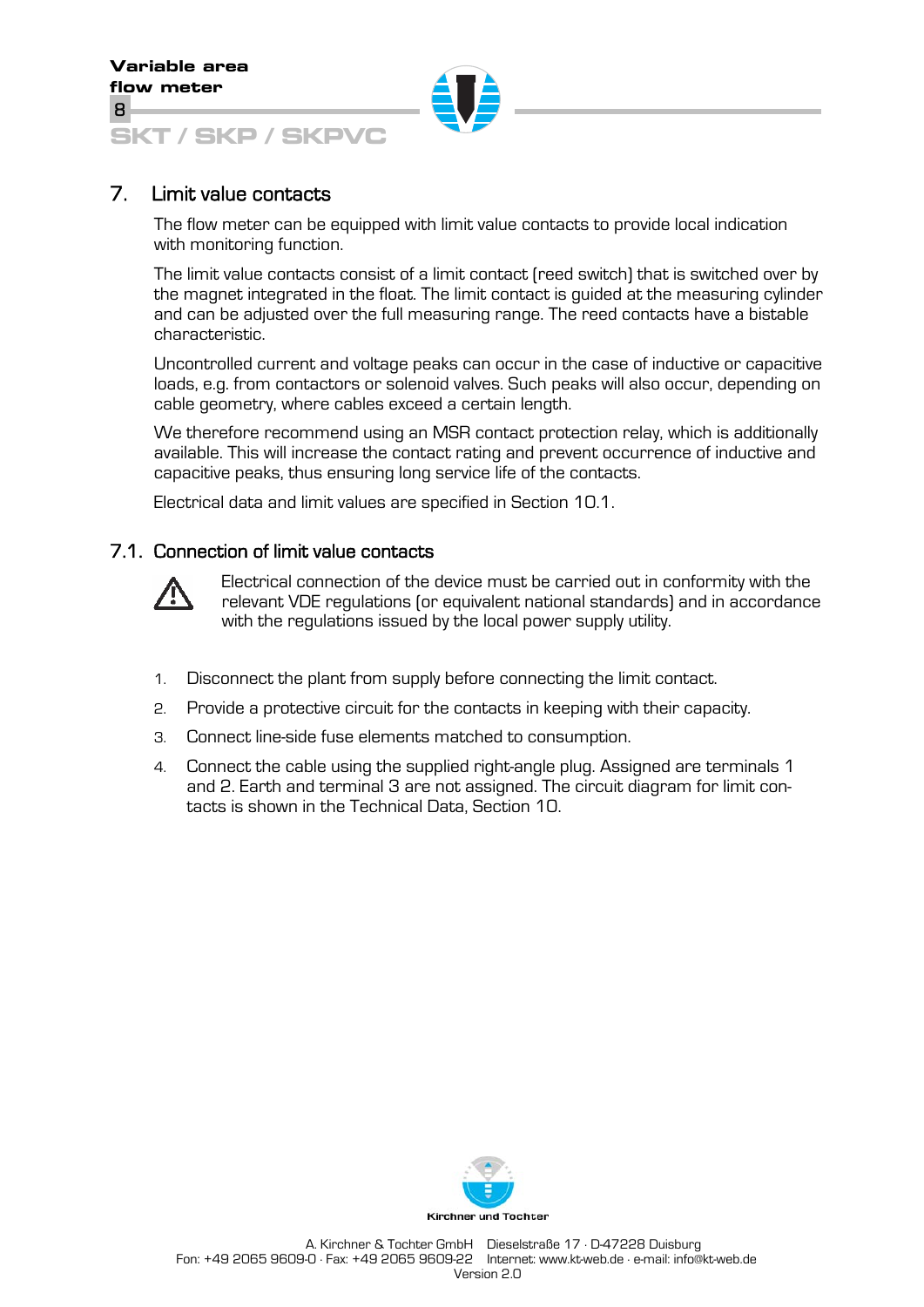

# 8. Maintenance and cleaning

The flow meter is maintenance-free. Should the glass cone become fouled, the meter can be removed from the pipeline as follows.

## 8.1. Dismantling and assembly of the measuring cylinder

- 1. Depressurize the pipeline
- 2. Dismantle the device by first removing the union nuts.
- 3. Remove the measuring cylinder from the installation location.

Assemble in reverse sequence.

# 9. Service

All devices with defects or deficiencies should be sent direct to our repair department.

To enable our customer service facility to deal with complaints and repairs as quickly as possible, you are kindly requested to coordinate the return of devices with our sales department, Tel. +49 2065 9 60 90.

## 9.1. Disposal

For a better environment:

Please help us protect our environment by disposing of the parts used in accordance with the relevant legislation or by recycling same.

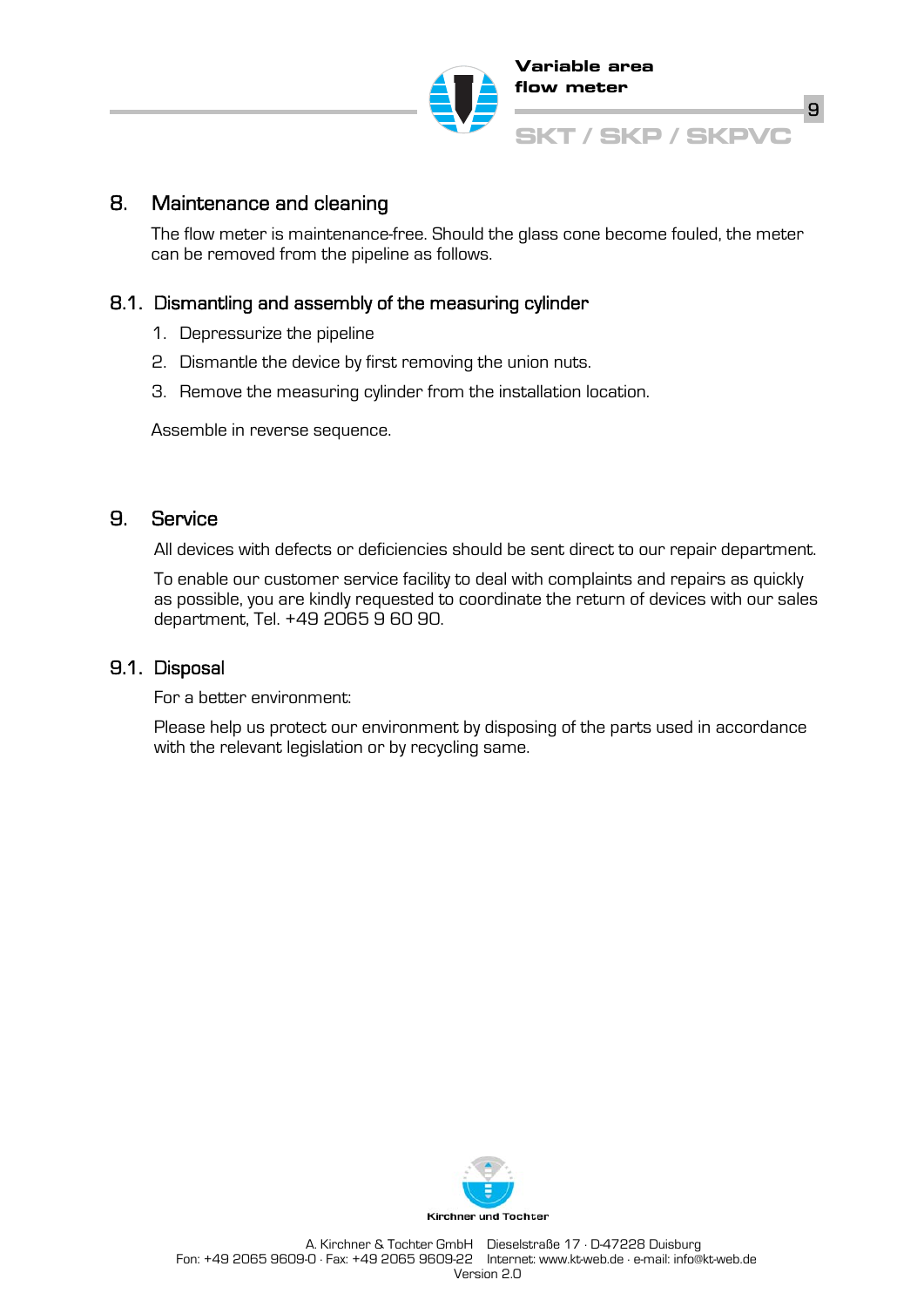**Variable area flow meter**  10

**SKT / SKP / SKPVC**



# 10. Technical data

| Nominal pressure rating     | PN 10 at 20 °C                                                                                                                    |  |  |  |
|-----------------------------|-----------------------------------------------------------------------------------------------------------------------------------|--|--|--|
| Operating temperatur        | Trogamid: 0 to 60 °C<br>Polysulfon: 0 to 100 °C<br>Polyvinyl chloride: 0 to 40 °C                                                 |  |  |  |
| Measuring range             | 1:10                                                                                                                              |  |  |  |
| Accuracy class              | 4 acc. to VDI/VDE 3513, sheet 2                                                                                                   |  |  |  |
| Special scales              | See special table                                                                                                                 |  |  |  |
| Connection                  | gluing sleeve acc. to DIN 8063,<br>optionally thread acc. to DIN 228 T 1<br>Screw connection with<br>internal thread acc. ISO 7-1 |  |  |  |
| <b>Materialis</b>           |                                                                                                                                   |  |  |  |
| Measuring cylinder          | Trogamid<br>SKT<br>Polysulfon<br><b>SKP</b><br>SKP k Polysulfon<br><b>SKPVC Polyvinyl cloride</b>                                 |  |  |  |
| <b>Floats</b>               | PVDF red or 1.4571                                                                                                                |  |  |  |
| Float receptacles           | <b>PVDF</b>                                                                                                                       |  |  |  |
| <b>Fittings and inserts</b> | PVC, optionally PP, PVDF, malleable cast iron<br>Zn, 1.4571                                                                       |  |  |  |
| Seals                       | EPDM, optionally Viton                                                                                                            |  |  |  |

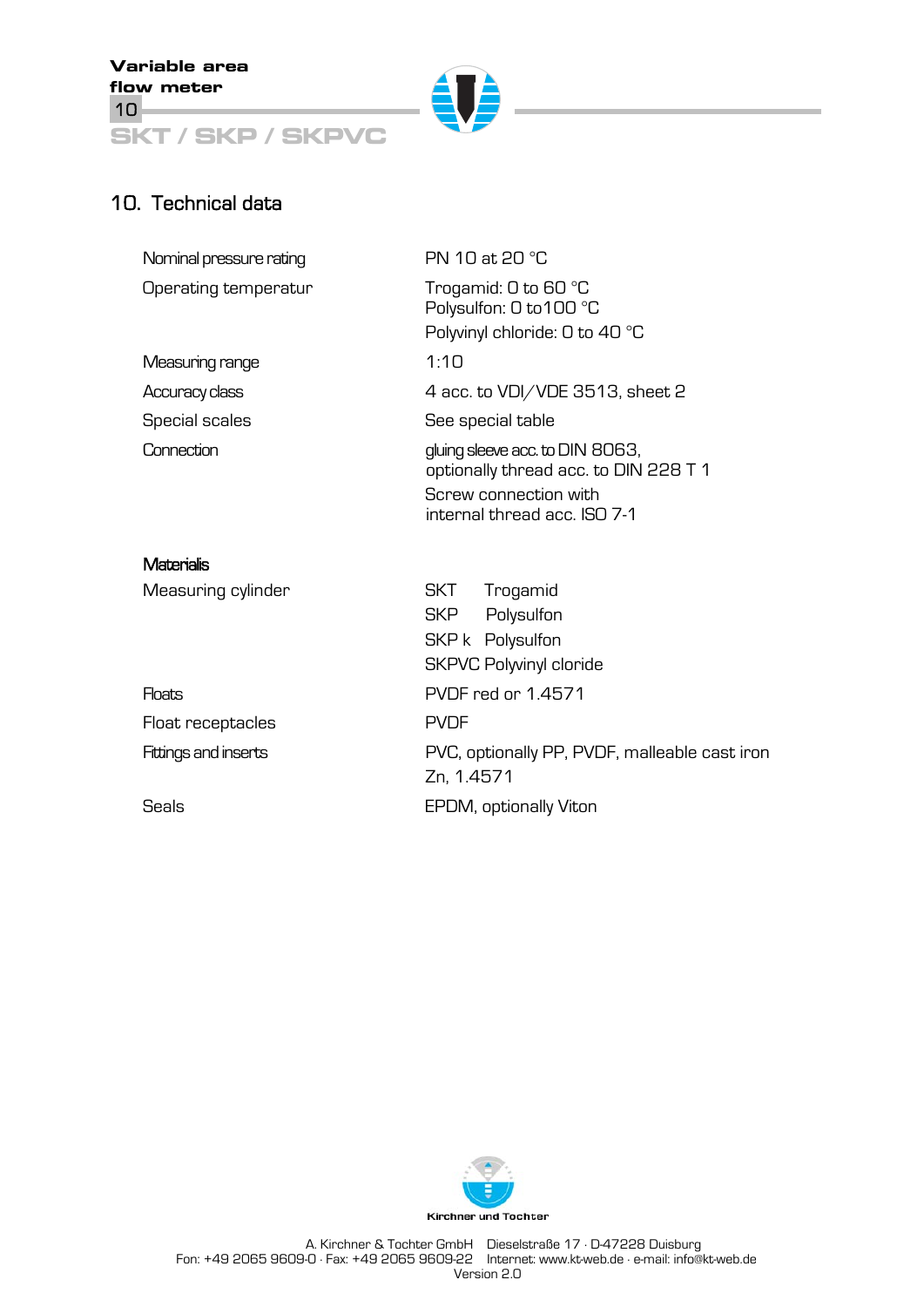

### Dimensions SKT/SKP/SKPVC

| DN | G    |           | $\vert$ 1 | P        | Ød   | ØП  |
|----|------|-----------|-----------|----------|------|-----|
| 25 | 11/2 | 335       | 341       | 385 32   |      | 60  |
| 40 | 21/4 | 335       | 341       | 403   50 |      | 83  |
| 50 | 23/4 | 335       | 341       | 417      | - 63 | 103 |
| 65 | 31/2 | $335$ 341 |           | 429      | l 75 | 122 |

## Dimensions SKP-k

| DN | G    |     | l 1 | 12                     | Ød | ØП  |
|----|------|-----|-----|------------------------|----|-----|
| 25 | 3/4  | 165 | 171 | 199                    | 16 | 35  |
| 40 |      | 185 |     | 191   223   20         |    | 43  |
| 50 | 11/2 | 200 |     | $206 \mid 250 \mid 32$ |    | -60 |
| 65 |      | 185 | 191 | 223   20               |    | 43  |



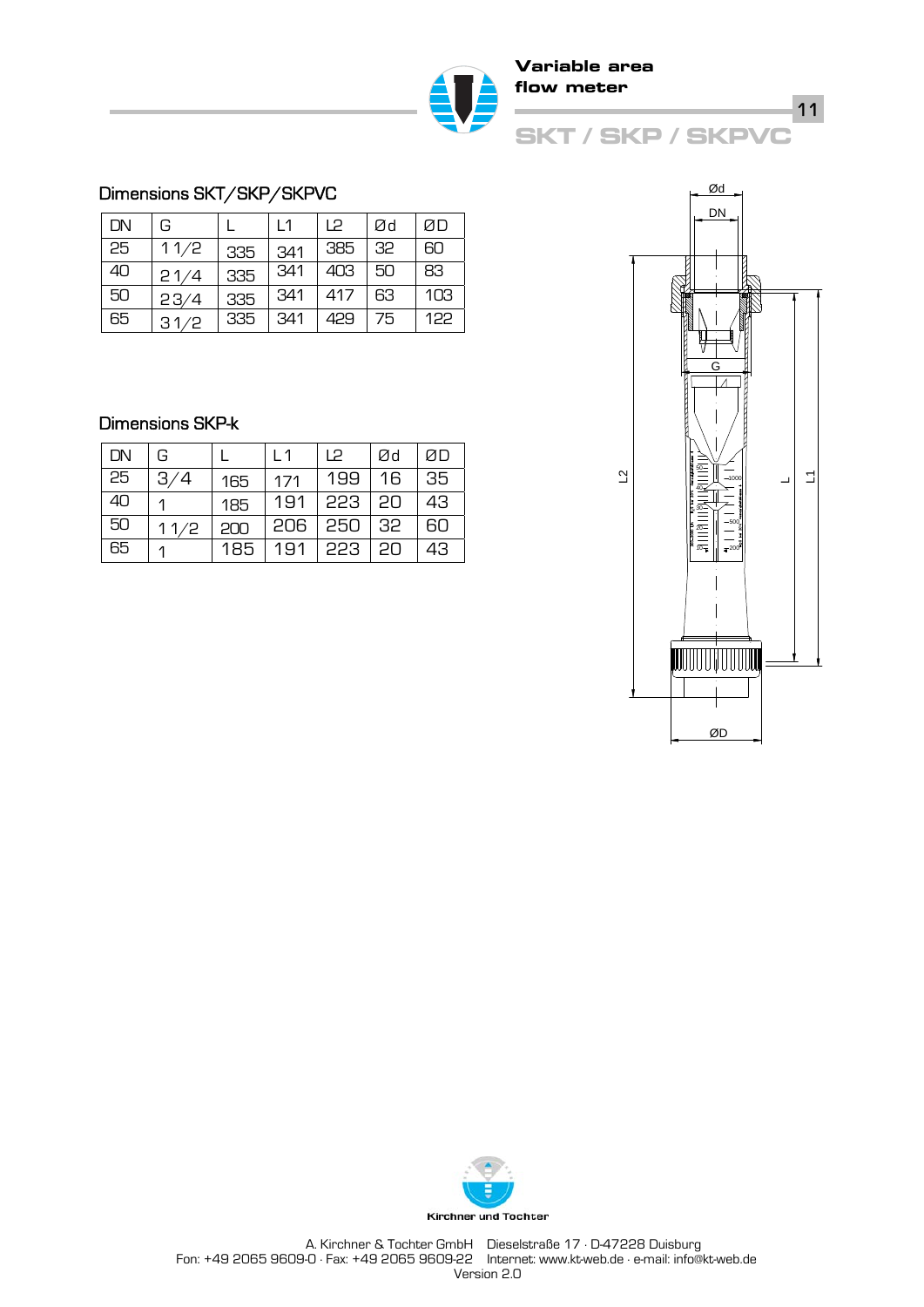

# 10.1. Limit switches Z 40 und Z 42 for flow meter SKT/SKP/SKPVC



### Application

Limit switches Z 40 and Z42 are designed for the external monitoring of limited flow values on SKT/SKP and SKPVC flow meters. They are slipped on to the guide on the flow meter and can be set to any desired value on the appropriate scale

### **Function**

A magnet built into the float closes or opens a potted reed contact in the limit switch. The switching function is bistable, which means that the switching status is maintained even when the magnetic float is located a distance away from the contact.

## Switching status:

|                       | <b>Float</b><br>above switch | Float<br>below switch |
|-----------------------|------------------------------|-----------------------|
| Limit switch Z 40 min | open                         | closed                |
| Limit switch Z42 max  | closed                       | open                  |

### Note:

When retrofitting limit value contacts, be sure to replace the standard float by a magnetic float. The magnetic float is clearly marked with an "M" on the top side.

# 10.2. Directions for assembly

Slide contact on the dovetail of the flow meter.

Set the desired value and tighten clamping screw.

Remove plug connector and wire up.

Screw on plug connector with seal inserted.

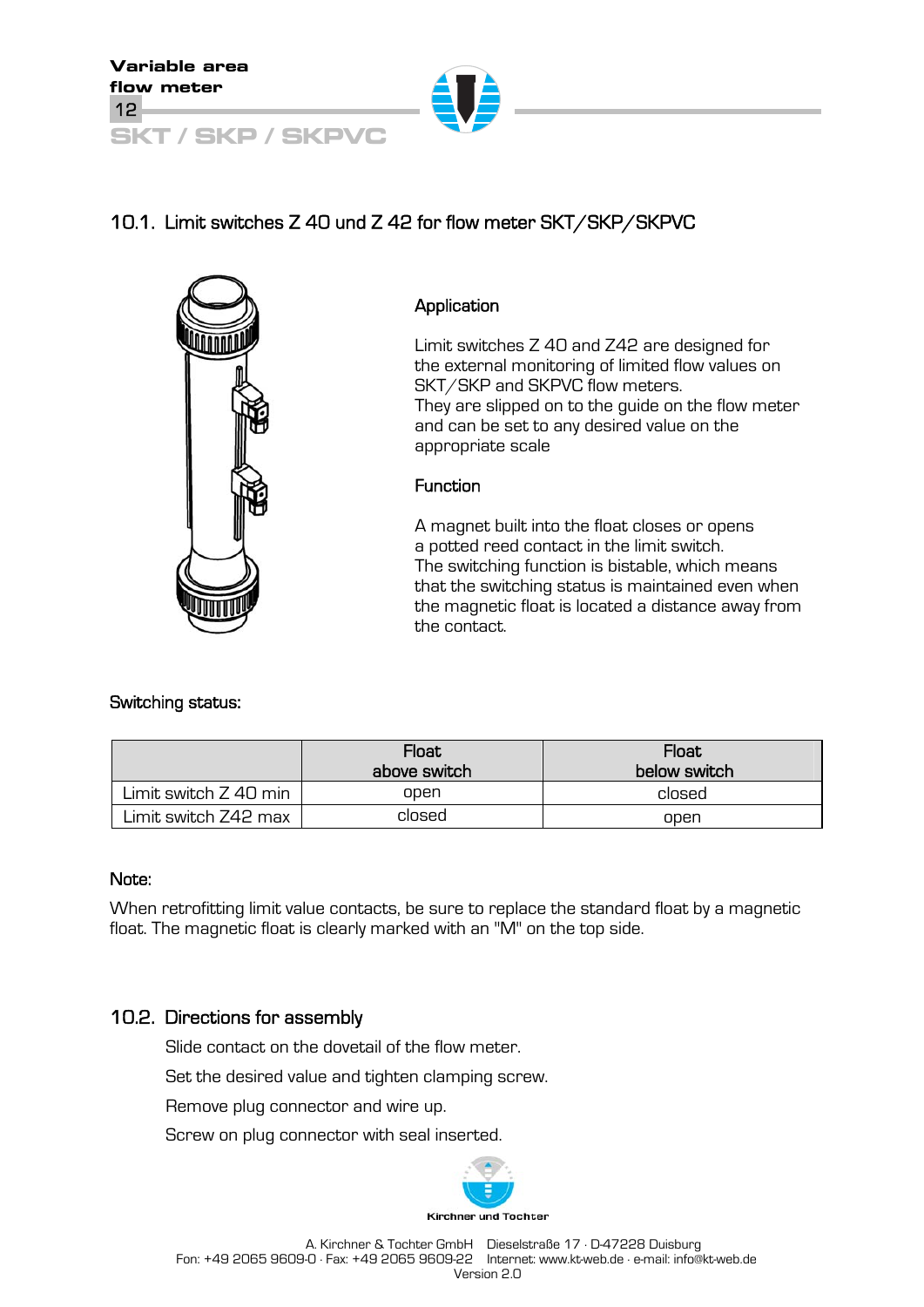

# 10.3. Technical data Z40 / Z42:

| Voltage switched              | max. 230V               |  |
|-------------------------------|-------------------------|--|
| Contact rating                | max. 10 W / 12 VA       |  |
| Current switched              | max. 0.5 A              |  |
| Volume resistance             | $< 200 \text{ m}\Omega$ |  |
| Insulation resistance         | $>10^{11}$ $\Omega$     |  |
| Allowable ambient temperature | $0 - + 55$ °C           |  |
| Type of protection            | Acc. DIN 40050 - IP 65  |  |
| Make/break hysteresis Z 31    | $1 - 2$ mm float travel |  |

### Note!!

The values for electric strength, contact rating and current switched should not be exceeded on any account, not even for short times, as this could otherwise result in damage to the reed contact.

## Terminal assignment Z40 / Z 42

The contacts feature two terminals 1 + 2 and one earthing terminal. Voltage is supplied via 1 + 2. Assignment is freely selectable.

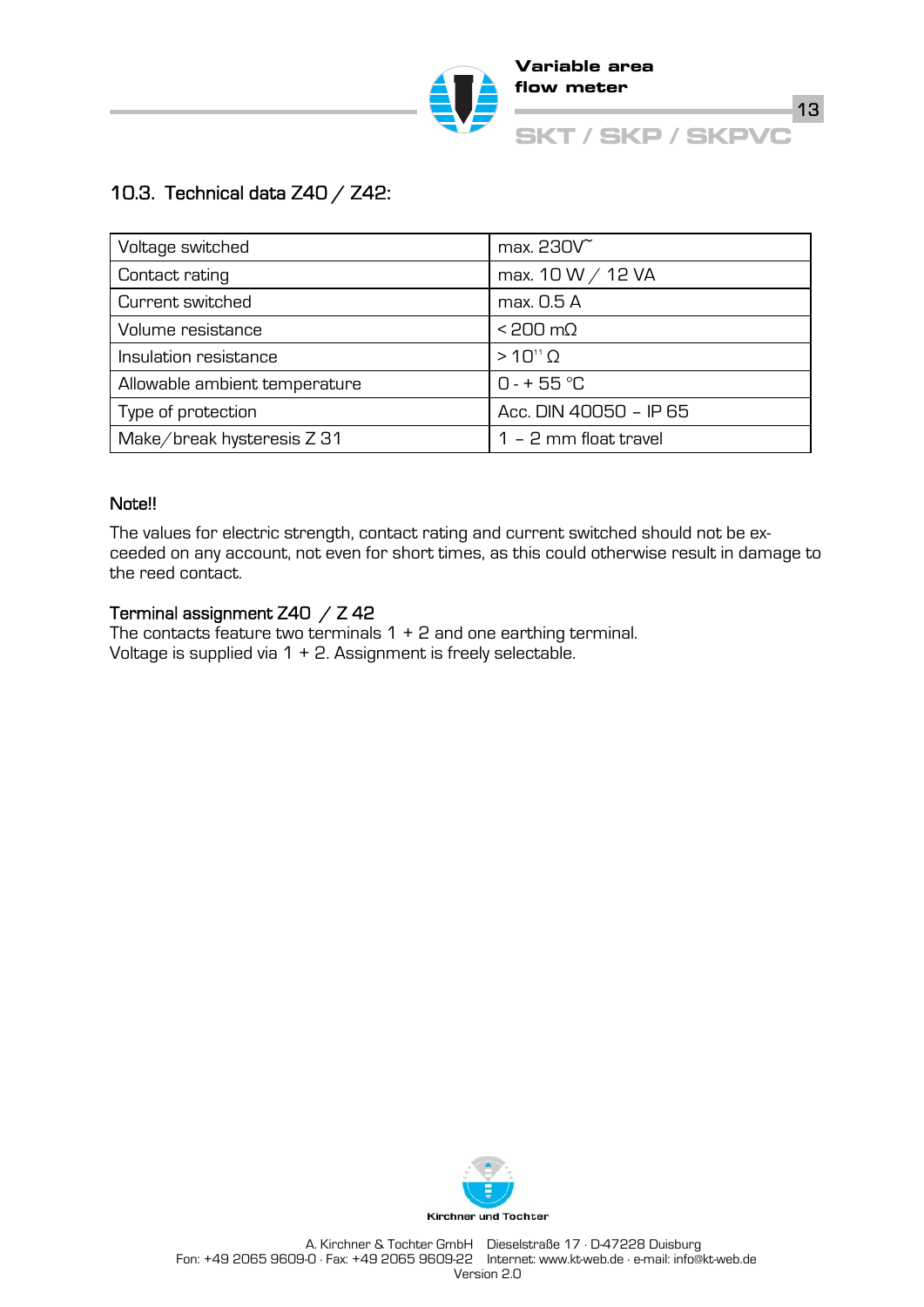

# 10.4. Measuring sensor Z 60 for flow meter SKT/SKP/SKPVC



### Function elements

- A Flow meter SKT/SKP/SKPVC with monostable magnetic float
- B Measuring sensor Z 60
- C Plug connector
- D Dovetail guide
- E Clamping screws for fastening and adjusting the sensor

### Special features

Easy to assemble Analog output signal 4 – 20 mA 24 V DC voltage supply+/- 10% Degree of Protection IP 65 Casing made of PVC-U DIN plug connection

## Function

The Z60 measuring sensor fitted to the SKT/SKP/SKPVC flow meter is a further development of the Z50 sensor. In contrast to the previous model, the Z60 has no reed contacts; instead, it features a special, newly developed electronic device with microprocessor and sensors.

The measuring sensor supplies an analog output signal of  $4 - 20$  mA that is proportional to the position of the magnetic float. This signal can be further processed in order to control processes, for example by way of a PLC, or to provide exact indications of the flow rate via an external display. The sensor can also be retrofitted, providing the flowmeter is fitted with a monostable magnetic float (axially magnetized mounting position: south top, north bottom). To obtain best possible reproducibility, programming is always factory-set and adapted to the respective measuring range since the various scales all have a different resolution. Therefore, when ordering, please state the required measuring range.

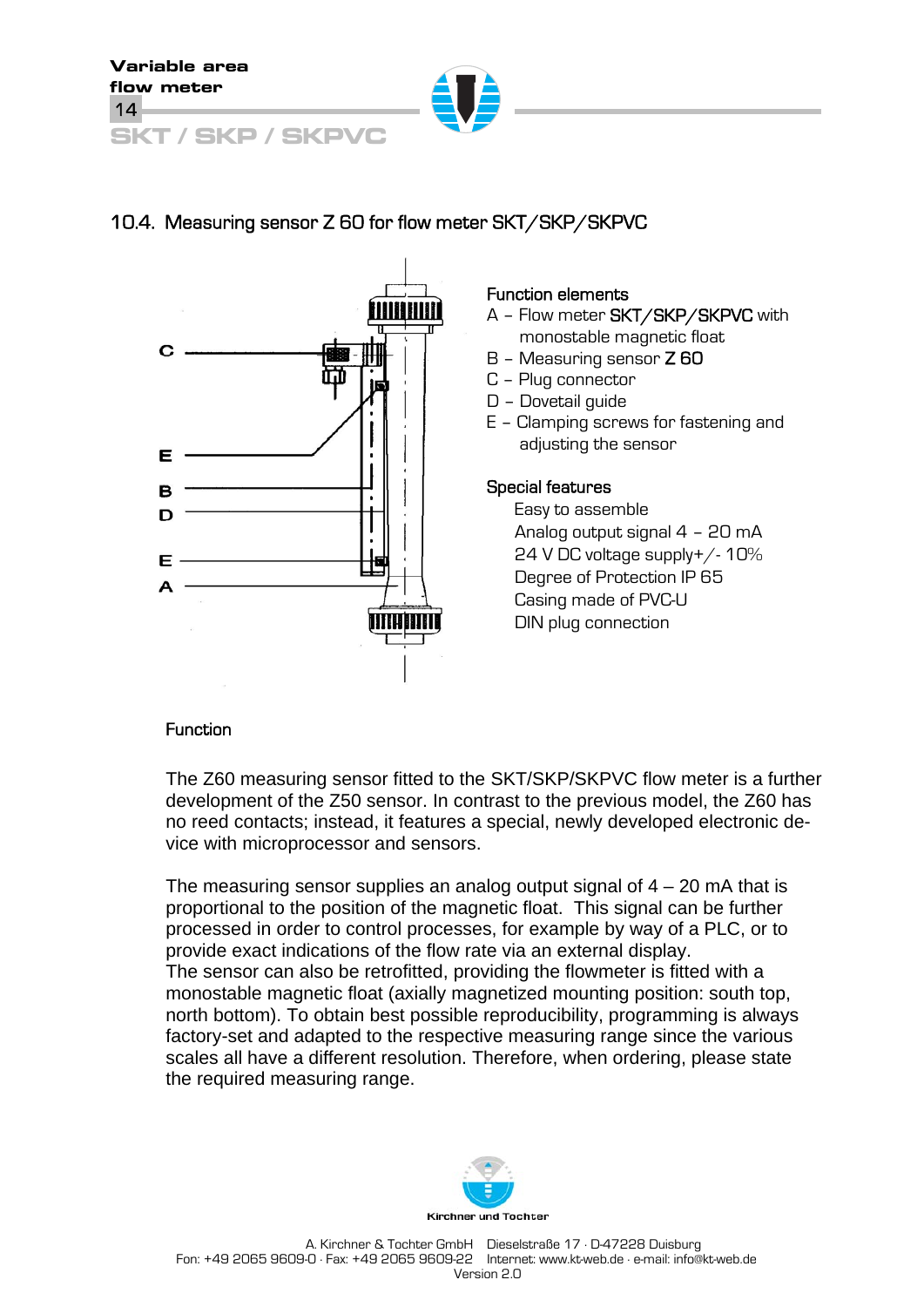

### Directions for assembly

- 1. Slide sensor on to the dovetail guide of the flow meter.
- 2. Adjust marking on sensor to the 50% scale mark on the flow meter.
- 3. Tighten clamping screws.
- 4. Remove plug, and wire as specified.

#### Electrical Connection



### Technical data

| Operating voltage    | $24V \pm 10\%$               |
|----------------------|------------------------------|
| Current consumption  | $< 50 \text{ mA}$            |
| Load impedance       | min. 0 Ohm, max. 500 Ohm     |
| Current output       | 4-20 mA (3-wire-technique)   |
| Measuring accuracy   | $< 1\%$                      |
| Degree of protection | IP 65 to DIN 40050           |
| Ambient temperature  | $O^{\circ}C - + 5O^{\circ}C$ |
| Connection           | DIN plug connector DIN 43650 |

### 10.5. Low voltage directive

Above 50 V AC/75 V DC, contacts are subject to the EC Low-Voltage Directive. The user is required to verify their use accordingly.